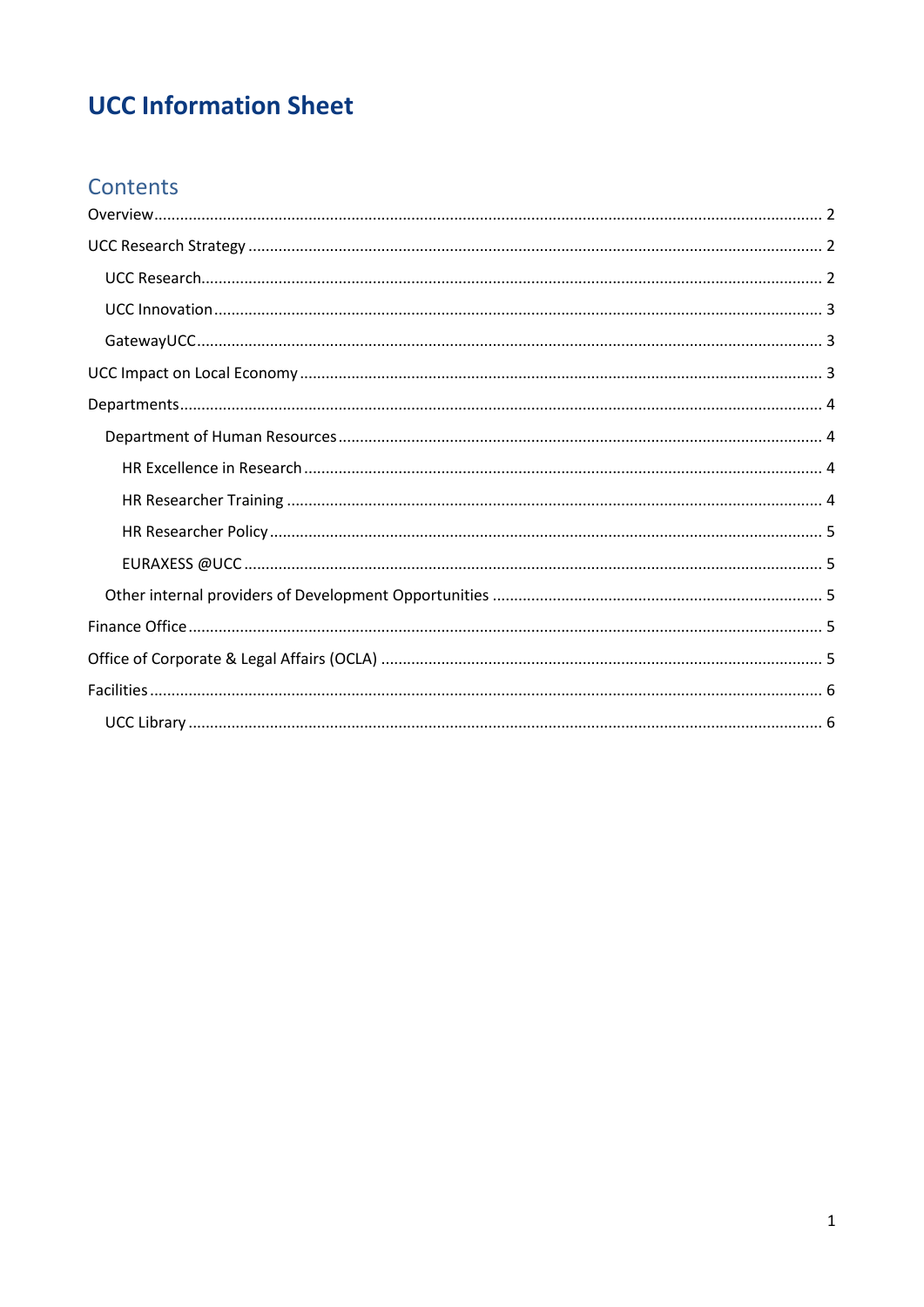## <span id="page-1-0"></span>**Overview**

Established in 1845, University College Cork, (UCC) is one of the premier research institutions in Ireland. As Ireland's first five-star university (with internationally-recognised research in science, food, engineering, medicine, business, law, social sciences and the humanities), UCC boasts a vibrant, modern, environmentallysustainable campus and a top-ranked student experience, second to none in Ireland. Supporting approx. 20,000 students pursuing undergraduate and postgraduate studies, the University provides the full range of academic disciplines and plays a crucial role in the development of Ireland's knowledge-based society.

UCC is ranked in the top 2% of universities worldwide by QS. It is the top Irish University for research impact according to the Times Higher Education citation score and is ranked in the top 1% of universities for global impact. This ranking uses the UN Sustainable Development Goals as the framework by which to assess impact and UCC is very proud of its record in the advancement of the SDGS. The Academic World Ranking of World Universities (Shanghai Ranking) in 2021 rates UCC as the premier Irish university for highly cited researchers and UI Green Metric ranks the University as 9th in the world for sustainability, a position it has retained for the past five years. UCC ranks first in Ireland and impressive 33rd in Europe in the European Research Ranking. The data source is Cordis and the criteria used to rank the institutions include total funding per partner, total number of projects, total project funding, networking rank (reputation), partner constancy, project leadership index, diversity index. The Top Irish University for Industry Collaboration, UCC is the only Irish university to achieve the unique status of being Irelands first five-star university. Our researchers collaborate with over 1300 organisations of the world's top universities across 140 countries.

UCC is [University of Sanctuary](https://www.ucc.ie/en/edi/universityofsanctuary/) and offers Sanctuary Scholarships and other Educational Opportunities to asylum seekers or refugees.

# <span id="page-1-1"></span>UCC Research Strategy

UCC's strategy for research is aligned with key Government policies including the *Strategy for Science Technology and Innovation* (SSTI) and *Building Ireland's Smart Economy* and the University has made strategic investments in key research areas, including life sciences, health, nanotechnology, energy and the environment, all of which are crucial to Ireland's economic future.

Central to this are Centres of Excellence in nationally prioritised thematic areas including Nanotechnology, and Photonics (Tyndall National Institute), Food and Health, Pharmaceuticals, and the Environment (ERI). The impact of this strategy and its implementation is reflected in UCC's success in winning competitive internationally peer-reviewed research contracts and its track record as one of the top universities in Ireland in terms of success under EU Framework Programmes.. As of June 2021, UCC researchers have secured 238 Horizon 2020 awards (83 as coordinator and 155 as partner). The total financial drawdown amounts to €118.6 million. Awards secured to date equate to 107% of UCC's institutional target for the H-2020 programme  $-$  £110.3 million over the 7 years of the programme.

### <span id="page-1-2"></span>UCC Research (formerly RSS)

UCC Research, part of the Office of the Vice President for Research and Innovation (OVPRI), provides guidance to new researchers on all aspects of **research policy** (including campus companies, contract research, intellectual property, consultancy, conflicts of interest, research overhead and financial procedures), and **research support** (including promotion of research opportunities, administrative support in preparing grant applications and coordination of institutional research submissions).

UCC Research also offers a comprehensive Research Skills Training Programme to academic and research staff including: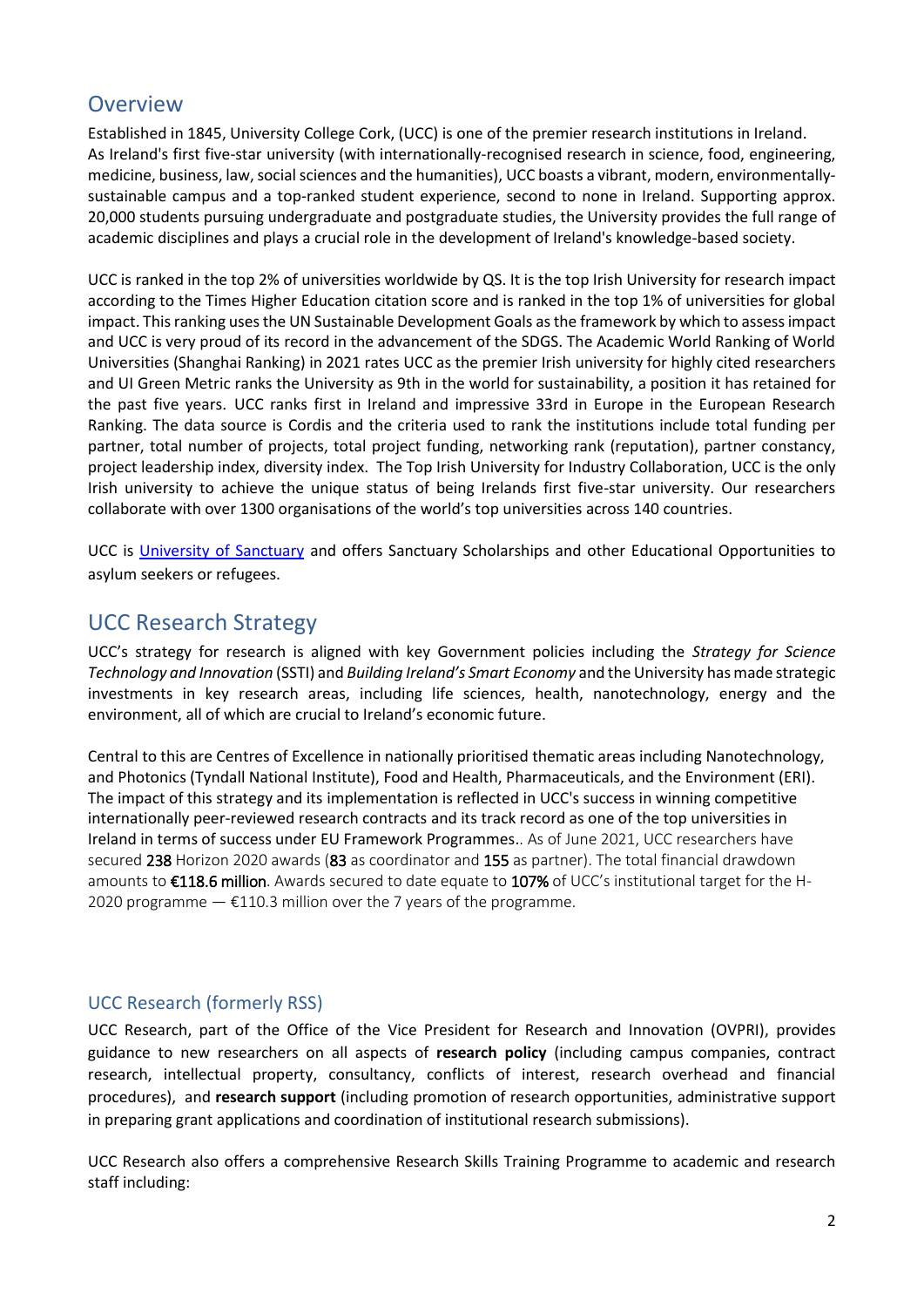- Information sessions on National and International Funding Opportunities
- Targeted Proposal Writing Workshops focused on specific funding calls
- Grantmanship Workshops
- Scientific Publishing Workshops
- Horizon Europe Strategy Workshops
- Project Costing Workshops
- New Researcher Mentoring

Sessions are offered throughout the year and by special request of schools/departments/research groups.

### <span id="page-2-0"></span>UCC Innovation (Formerly TTO)

UCC Innovation provides advice and practical assistance in the capture, management, and exploitation of intellectual property as well as interactions with industry. It works to encourage the disclosure of new inventions from the university research community. The decision to obtain patents and work to commercialise the university intellectual property is made based on UCC Innovation's assessment of the commercial opportunity. UCC Innovation, working with the researchers, will manage the patents and determine the best approaches for successful commercialisation.

Researchers within the bio/life sciences also have the support of the Biotransfer Unit (BTU), which is integrated with, and supports the functions of the OTT. More specifically, the BTU is responsible for promotion of technology transfer and commercialisation of research across the Bio/Life Sciences sectors of the university. The BTU is also responsible for the management of the BioInnovation Centre at UCC which provides incubation wet labs and other appropriate supports for start-up Biotech companies.

### <span id="page-2-1"></span>GatewayUCC

The *gatewayUCC* Centre, a business incubation centre, was officially launched in 2011 to support the creation of new and knowledge-intensive businesses. The University is also working closely with the local authorities and other regional stakeholders to develop Ireland's first Science Park. The provision of support for Ireland's next generation of entrepreneurs has also been enhanced with the launch of IGNITE, a new Centre designed to give graduates professional help with business start-ups. The 12-month programme delivered by UCC in partnership with Cork County and City Enterprise Boards provides an environment for graduates to turn innovative ideas into new products and services.

# <span id="page-2-2"></span>UCC Impact on Local Economy

Cork has a long industrial tradition based on heavy industries centred around its deep-water harbour. In recent decades, these industries have been replaced by high tech enterprises including the pharmaceutical/ medical technology sectors and the information and communications technology (ICT) sector. More recently, foreign direct investment (FDI), supported by the IDA, has expanded with the addition of software, customer support and shared services activities.

UCC has played a significant role in the transformation of Cork's industrial base, facilitated by the R&D expertise of its researchers and the training of a highly skilled, flexible workforce to meet the requirements of regional employers. Harnessing funding provided by the exchequer and the European Union, UCC also contributes directly to the local economy through the creation of spin-out companies. UCC campus companies have been particularly successful in developing new products, in creating significant employment opportunities and, in the case of four enterprises (Luxcel Biosciences, SensL Technologies, ThinkSmart Technologies, and Biosensia), in securing research funds direct from the European Union for additional R&D and job creation.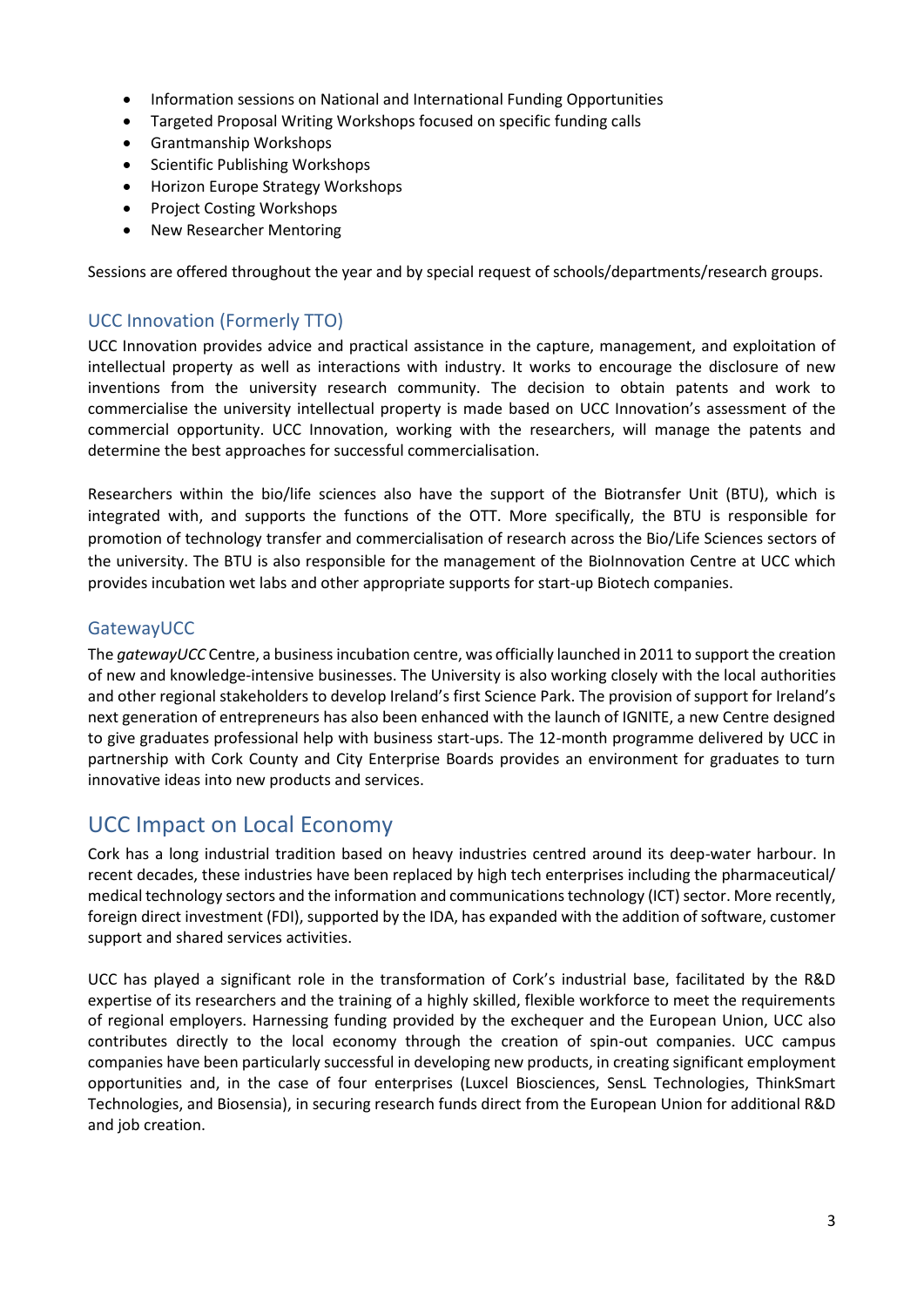## <span id="page-3-0"></span>**Departments**

#### <span id="page-3-1"></span>Department of Human Resources

The Mission of the Department of Human Resources is to 'contribute to the development of the University as a high-quality institution through the development and implementation of human resource policies and programmes aimed at enhancing individual and organisational effectiveness. Each School within the University has a dedicated HR Manager who provides support to members of that School. There is also a dedicated HR Research Manager to assist our PI's and researchers with HR research related issues.

The Department maintains the [Orientation Web Portal,](https://www.ucc.ie/en/hr/wellbeingdevelopment/orientation/) which was designed to provide new staff with an introduction to the University, its structures, procedures and community. The Staff Orientation Booklet, the UCC Staff Handbook and information on relocating to Cork can all be found on these webpages. The portal is one contribution to the induction process with local orientation provided by schools/departments and a formal orientation programme organised monthly by the Department.

#### <span id="page-3-2"></span>**[HR Excellence in Research](https://www.ucc.ie/en/hr/research/uccresearcherstrategy/)**



UCC has received the European Commission's award of HR Excellence in Research\*. The award recognises the progress which has been made in support of researchers in the University, including the introduction of structured PhD programmes, the implementation of the University Research Employment and Career Management Structure and the on-going commitment to supporting the principles of the [European Charter](https://euraxess.ec.europa.eu/sweden/information-and-assistance/charter-code-researchers)  [and Code for Researchers.](https://euraxess.ec.europa.eu/sweden/information-and-assistance/charter-code-researchers)

So that everyone is aware of our procedures UCC has developed the [HR Research website.](http://www.ucc.ie/en/hrresearch/) The website is a well-structured, informative and easy to use site for busy researchers. It is also an excellent gateway for researchers viewing UCC from abroad showcasing the opportunities available here in UCC and the development initiatives we have in place for our Researchers. To add to this the University has designed and delivered a new researcher induction process, focussing on the career framework with an emphasis on personal and career development.

#### <span id="page-3-3"></span>**[HR Researcher Training](https://www.ucc.ie/en/hr/research/researchertraining/)**

In UCC we value the contribution our Researchers make to our research, our innovation, the intellectual community and to the University as a whole. We also know how demanding this role can be. To address this, UCC provides programmes of professional development and transferrable skills training that will enable the personal and professional development of our Researchers here, in UCC.

According to the [Researchers Report 2014](http://ec.europa.eu/euraxess/pdf/research_policies/Researchers%20Report%202014_FINAL%20REPORT.pdf) demand in Europe for highly qualified people is predicted to rise by almost 16 million in the period up to 2020. To prepare our post-doctoral and senior post-doctoral researchers for this, UCC offers training and development opportunities within the [Post Doc Development](https://www.ucc.ie/en/hr/research/devhub/)  [Hub.](https://www.ucc.ie/en/hr/research/devhub/) To further assist our researchers we have introduced a programme called Professional Skills for [Research Leaders,](http://www.ucc.ie/en/hrresearch/psrl/) which is an online programme with blended workshops designed to help individual researchers enhance their approach to leadership, management and engagement. UCC has attained Institute of Leadership Management (ILM) endorsement for the programme and UCC is now an ILM approved provider – a leader in the area of researcher development.

These programmes comprise a range of supports including, workshops, on-line learning, personal and professional development plans and bespoke training programmes. It brings together the training and support available for all aspects of a researchers' career, enabling our researchers to improve their transferable skills and discover new talents and areas of expertise.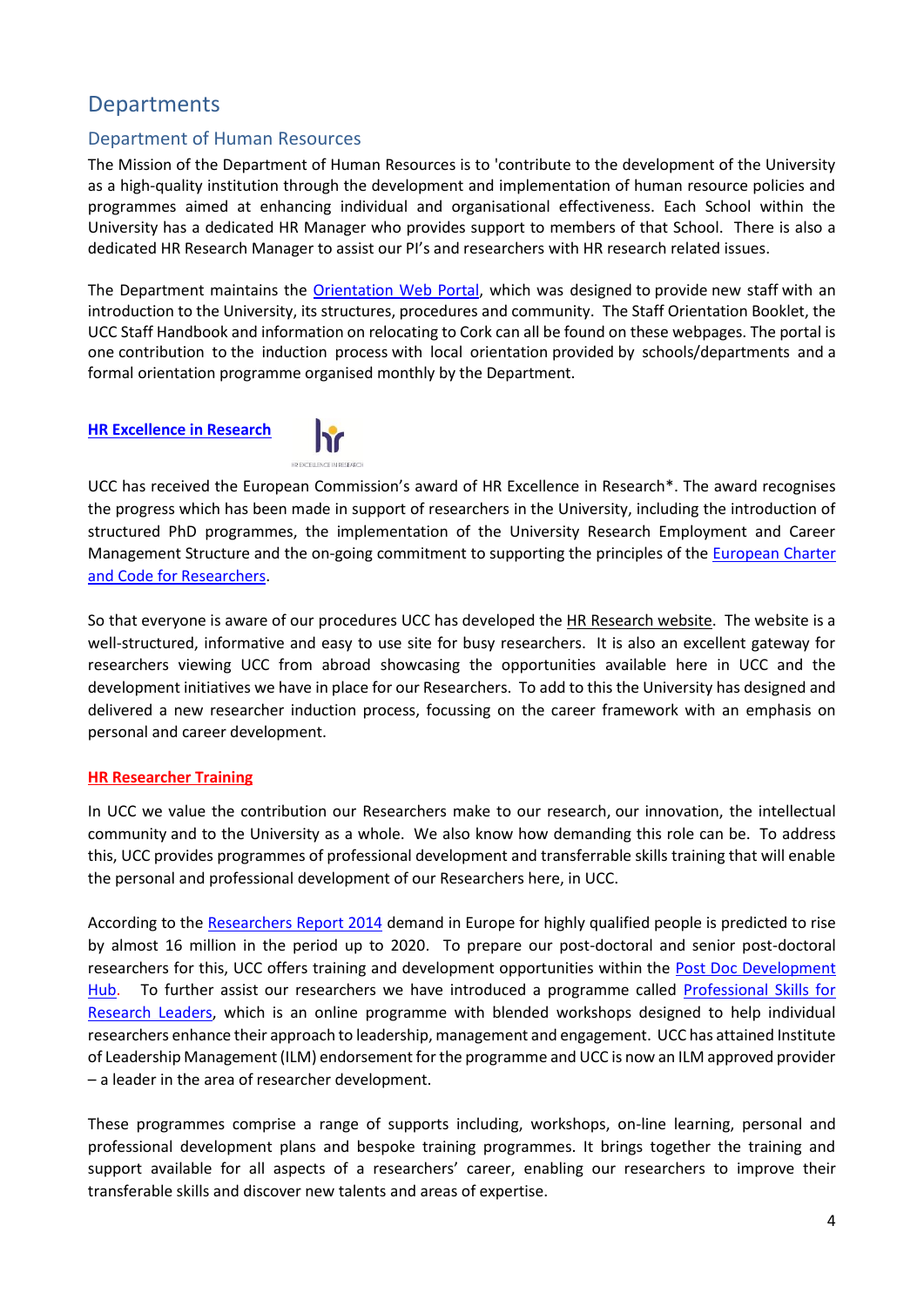Our Aims:

- To deliver high quality programmes of maximum relevance to the needs of our researchers at UCC
- To increase the skills and employability of Researchers thus benefiting the Irish economy and contributing to the research output of UCC
- To develop research leaders of the future
- To work in partnership and collaborate with the many research support facilities available here in UCC
- To provide innovative transferable skills training and professional development support through bespoke and tailored programmes

### <span id="page-4-0"></span>HR Researcher Policy

The University has developed a comprehensive skills and career development framework for research staff as part of the [Employment and Career Management Structure for Researchers](https://www.ucc.ie/en/hr/research/uccresearchhrpolicy/hrresearchpolicy/) introduced in 2011.

### <span id="page-4-1"></span>EURAXESS @UCC

*EURAXESS - [Researchers in Motion](https://euraxess.ec.europa.eu/)* is a unique pan-European initiative delivering information and support services to professional researchers. Backed by the European Union and its Member States, it supports researcher mobility and career development, while enhancing scientific collaboration between Europe and the world.

*[EURAXESS Ireland Service Centre](https://www.euraxess.ie/)*, together with the EURAXESS local contact points, offers assistance to incoming, outgoing and returning researchers and their families, and research organisations by email, telephone or face-to-face. The UCC EURAXESS local contact point islocated in [HR Central Services](mailto:niamh.buckley@ucc.ie) – Research

### <span id="page-4-2"></span>Other internal providers of Development Opportunities

The University also offers training on a suite of programmes related to computer skills, teaching and learning and learning technologies, Irish, English and international languages, and Health and Safety respectively. These courses are advertised directly to staff by the host departments/units.

# <span id="page-4-3"></span>Finance Office

The Finance Office provides support on all financial aspects of the university. The office is organised in different sections which cover different areas of responsibility:

- *Accounts Office* (includes Employee Expense Procedures, Subsistence Allowances, Tax Clearance Cert information, Foreign Payments)
- *Fees Office* (Schedule of Fee Charges)
- *Management Accounting* (includes Costing of New Courses, On-line Management Reporting, Disposal of Assets Procedures)
- *Payroll -* (includes Payment Authorisation Forms, Timesheets, Revenue Information)
- *Procurement -* (includes details on University Contracts)
- *Research Grants and Contracts Office* (includes information on costing of research projects, VAT on Research)
- *Financial Assistance for Students*

# <span id="page-4-4"></span>Office of Corporate & Legal Affairs (OCLA)

The OCLA is responsible for the University's Corporate, Governing Body, Secretarial, Insurance, Risk Management, Compliance and Legal functions. Support is provided in the areas of:

Legal Affairs (contract negotiations, Inter-institutional agreements, …)

Statutes and Regulations

Insurance